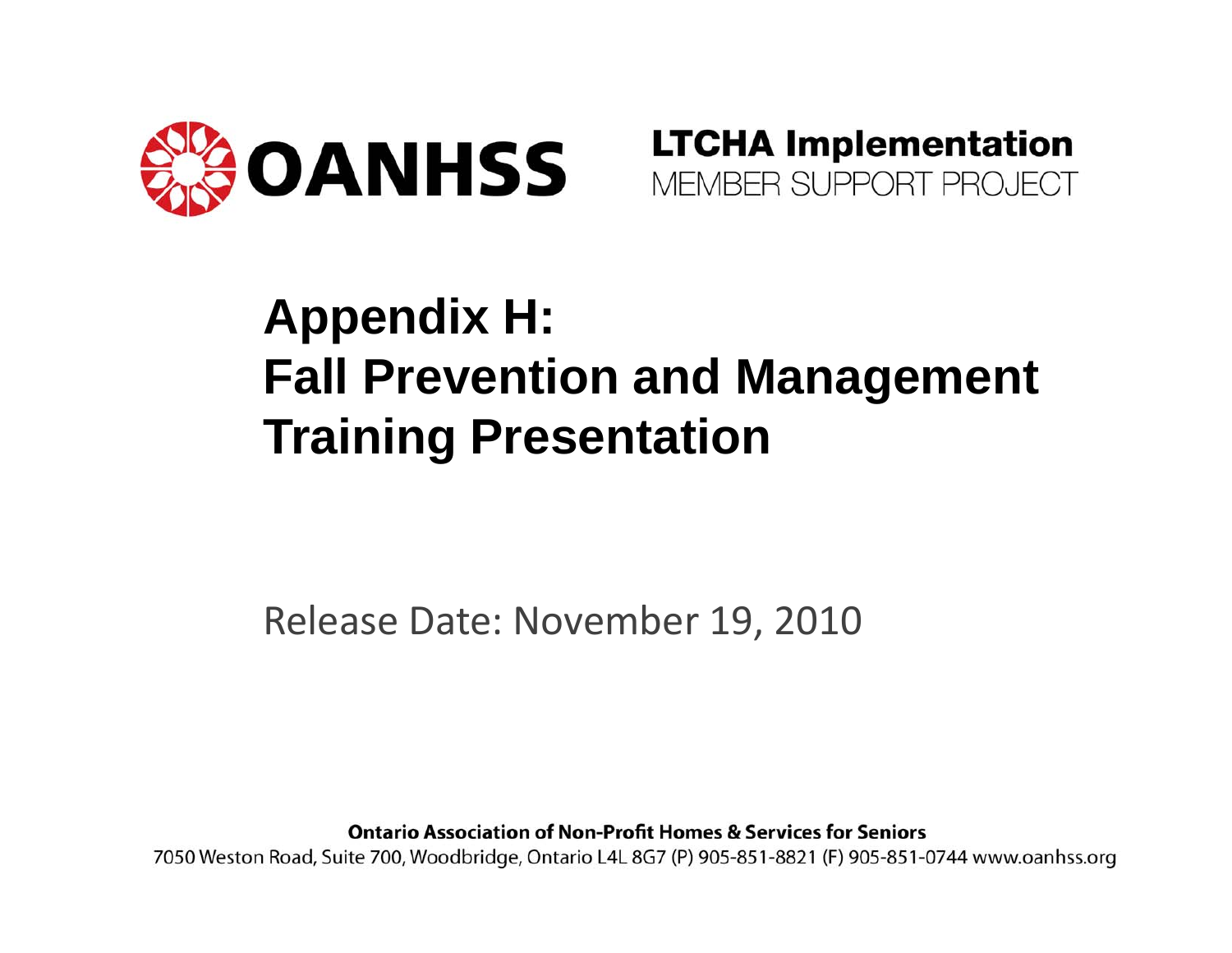### **Fall Prevention and Management Program Outline**

- •**Background**
- •Training Objectives
- •**Definitions**
- •Assessment
- Falls Prevention Strategies
- Post Fall Assessment
- •Determine the Cause of the Fall
- When a Resident FallsDocumentation & Communication
- Strategies to Prevent Reoccurrence
- •Program Evaluation

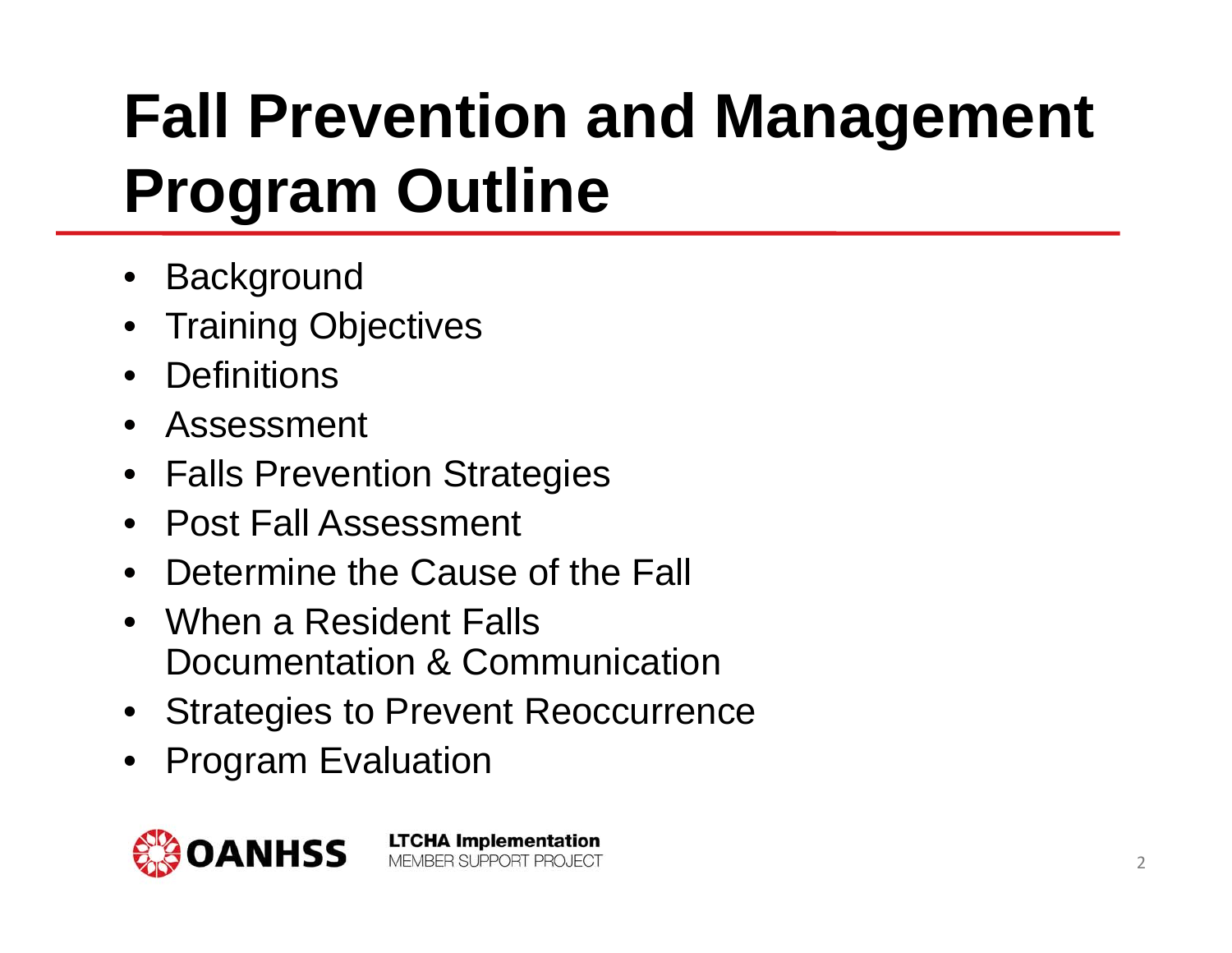### **Background**

• In Canada, falls are the **sixth** leading cause of death among older adults

*(RNAO Best Practice Guidelines, Falls and Restraints, 2002)*

• 1 out of 3 older adults fall **each** year *(Campbell, Borrie & Spears, 1989)*

- More than 1 in 3 people who fall develop serious injuries *(Koski, Luukinen, Laippala & Kiveal, 1998)*
- 40% of admissions to nursing homes are the result of falls *(Tinetti, Speechley & Ginter, 1998).*

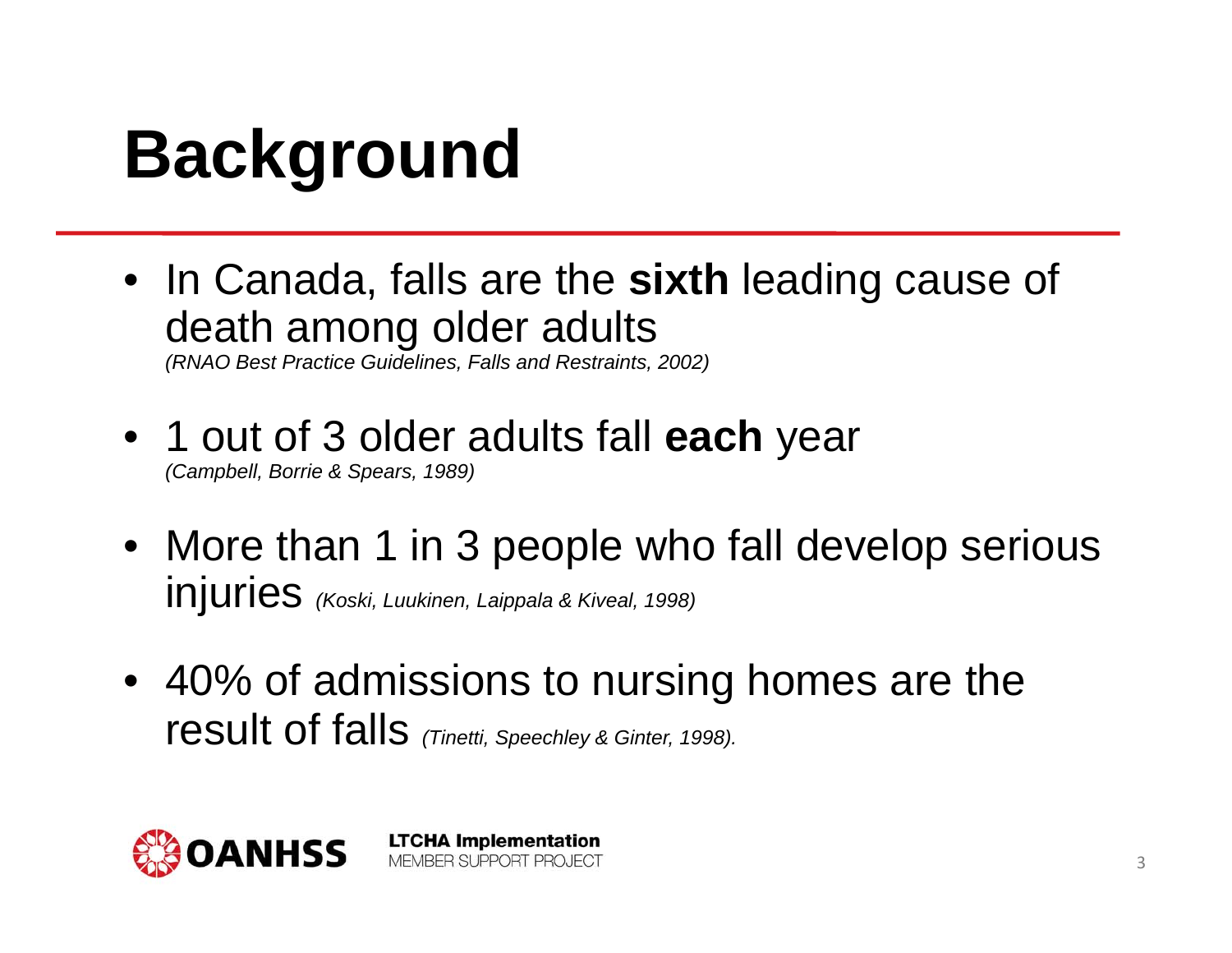### **Background…cont'd**

### **Increased falls happen in LTCHs because:**

- People tend to be more frail and older
- ↑ chronic illnesses
- ↑ difficulty walking
- ↑ vision problems
- •↓ thinking or memory
- • $\downarrow$  independence with activities of daily living

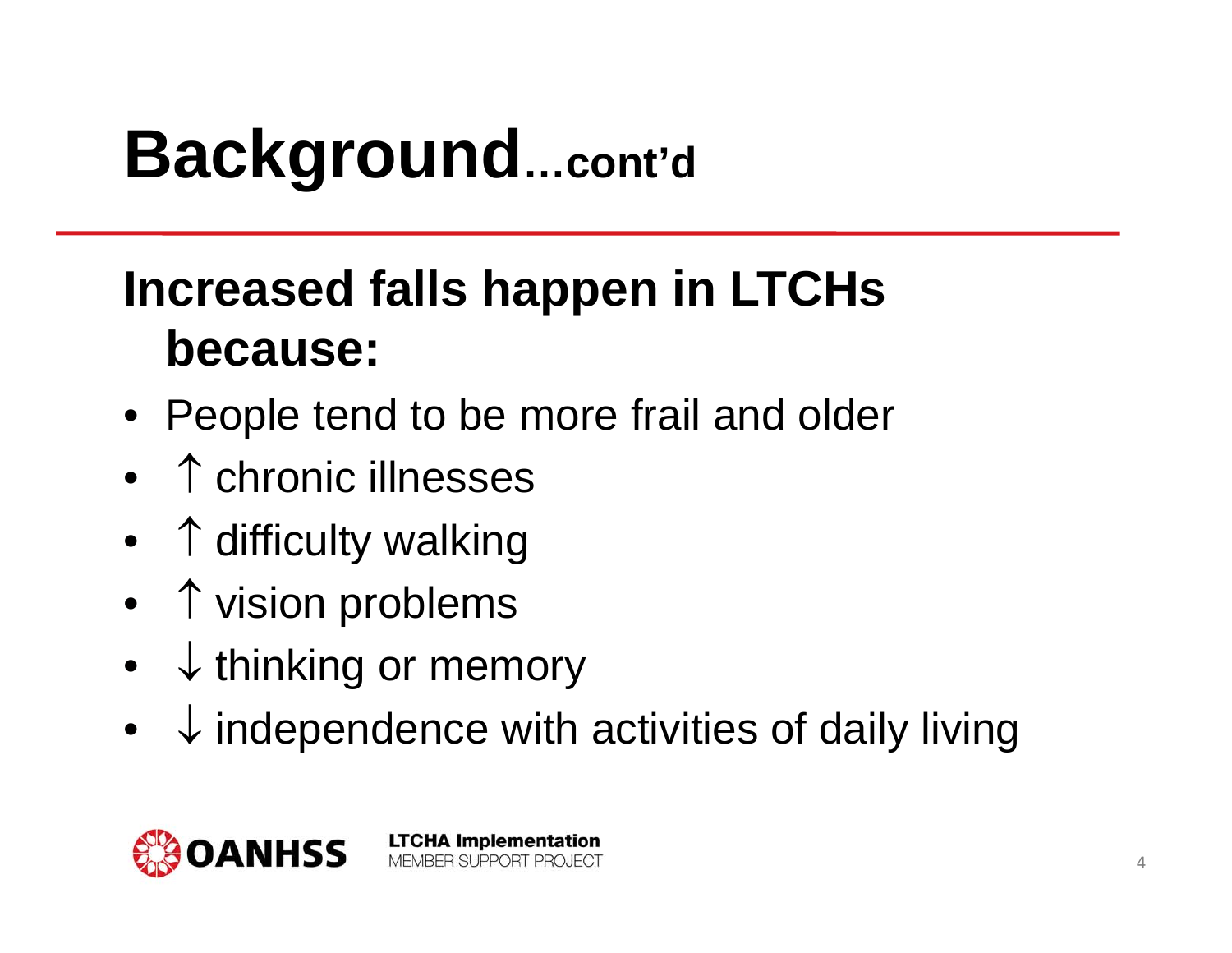# **Training Objectives**

#### **At the end of this training session you will:**

- •Be aware of the issues related to seniors' falling
- • Implement strategies related to preventing and managing falls
- Know which tools to use and when

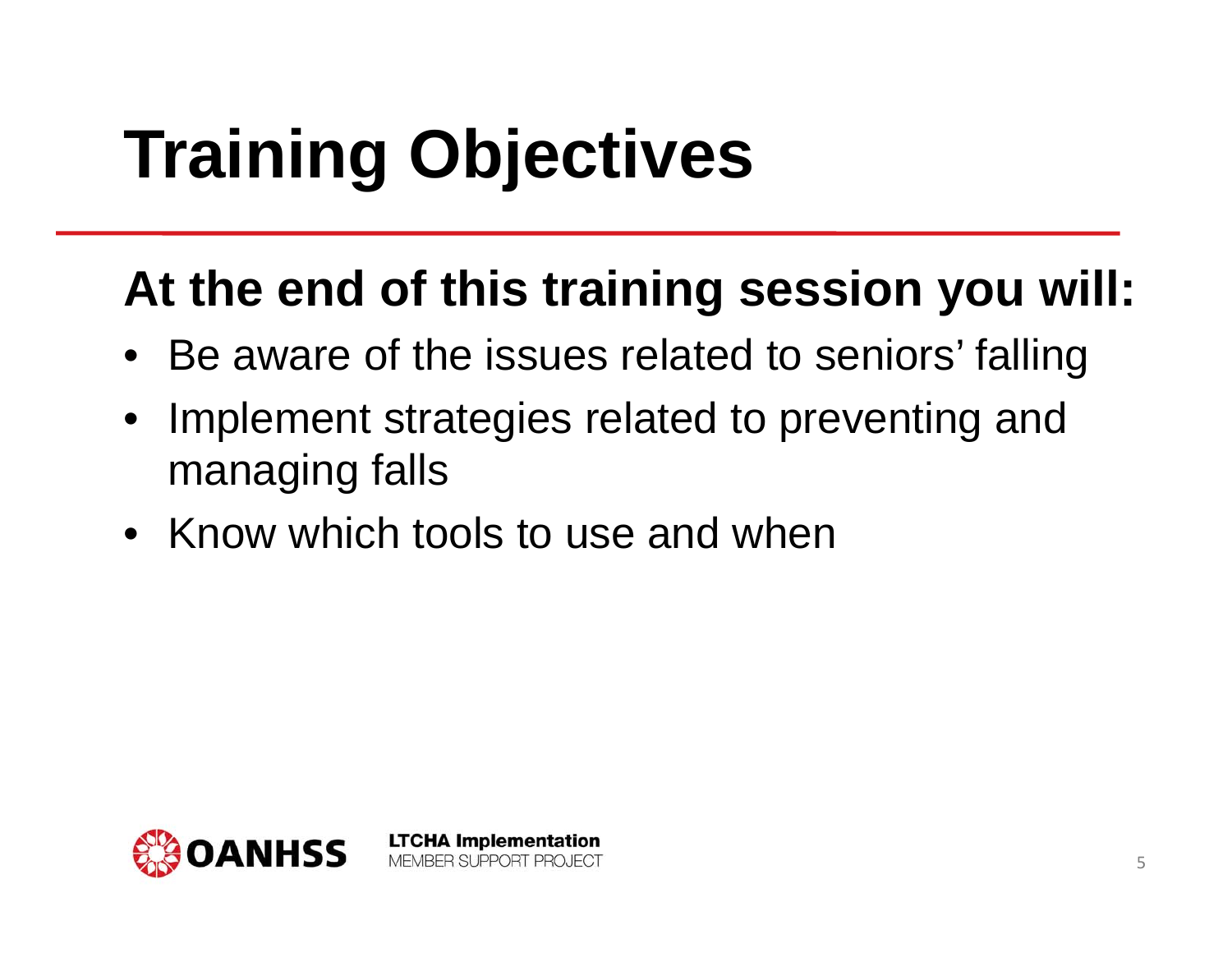# **Training Objectives...cont'd**

**LTCHA Implementation MEMBER SUPPORT PROJECT** 

- Reduce and mitigate the overall incidence of residents falling
- Reduce environmental risk factors that may contribute to. resident falls
- Identify residents at risk of falling and prevent resident falls
- Effectively identify and manage risk factors that have caused a resident to fall
- 

• Reduce the severity of resident falls

- Monitor the incidence and severity of resident falls
- Promote the optimal level of resident function
- Track, analyze and trend fall data in order to achieve positive resident outcomes and identify required program changes

6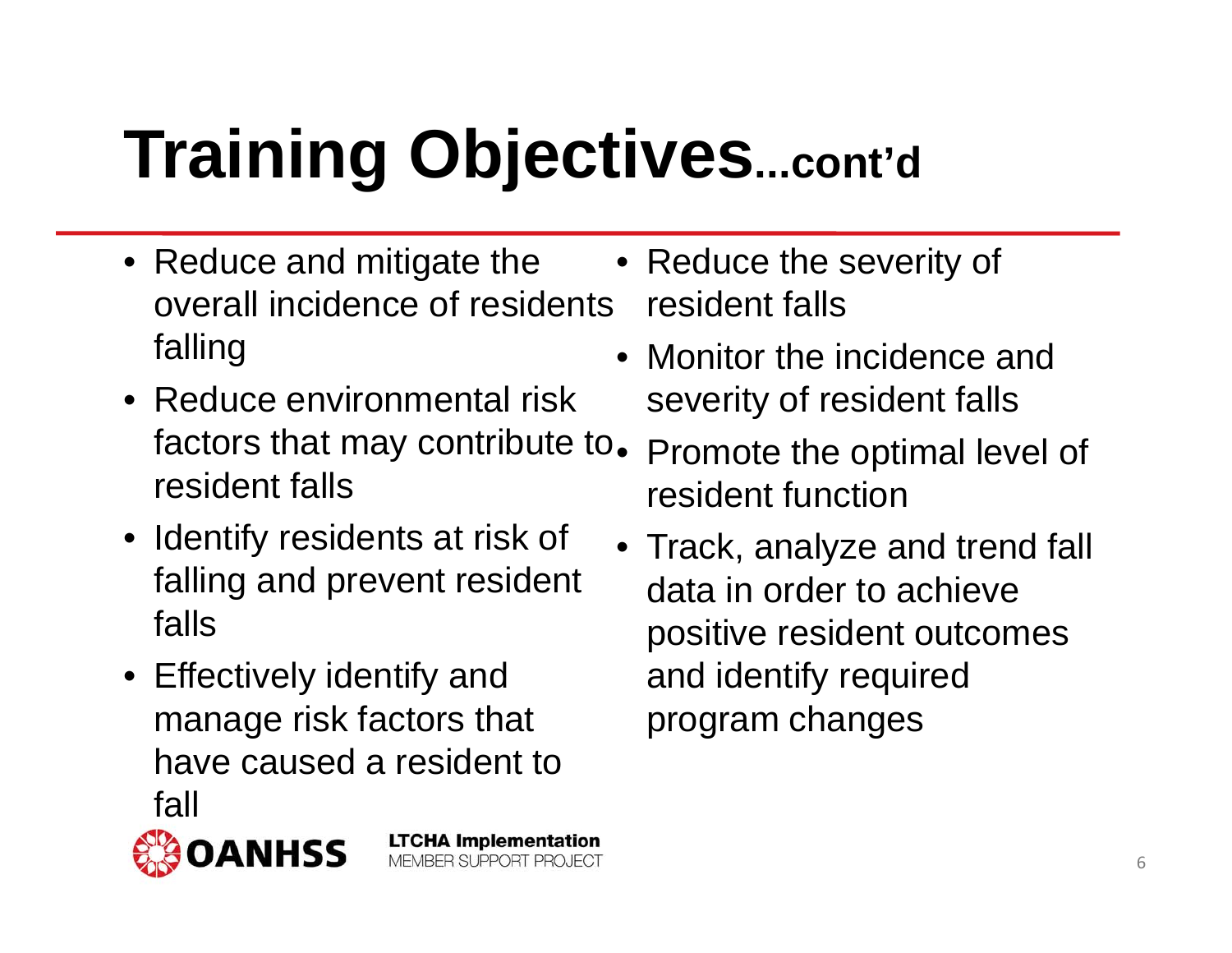### **Definitions**

### **Fall**

- A fall is any unintentional change in position where the resident ends up on the floor, ground or other lower level
- Includes witnessed and un-witnessed falls
- Includes if resident falls onto a mattress placed on the floor
- Includes whether there is an injury or not

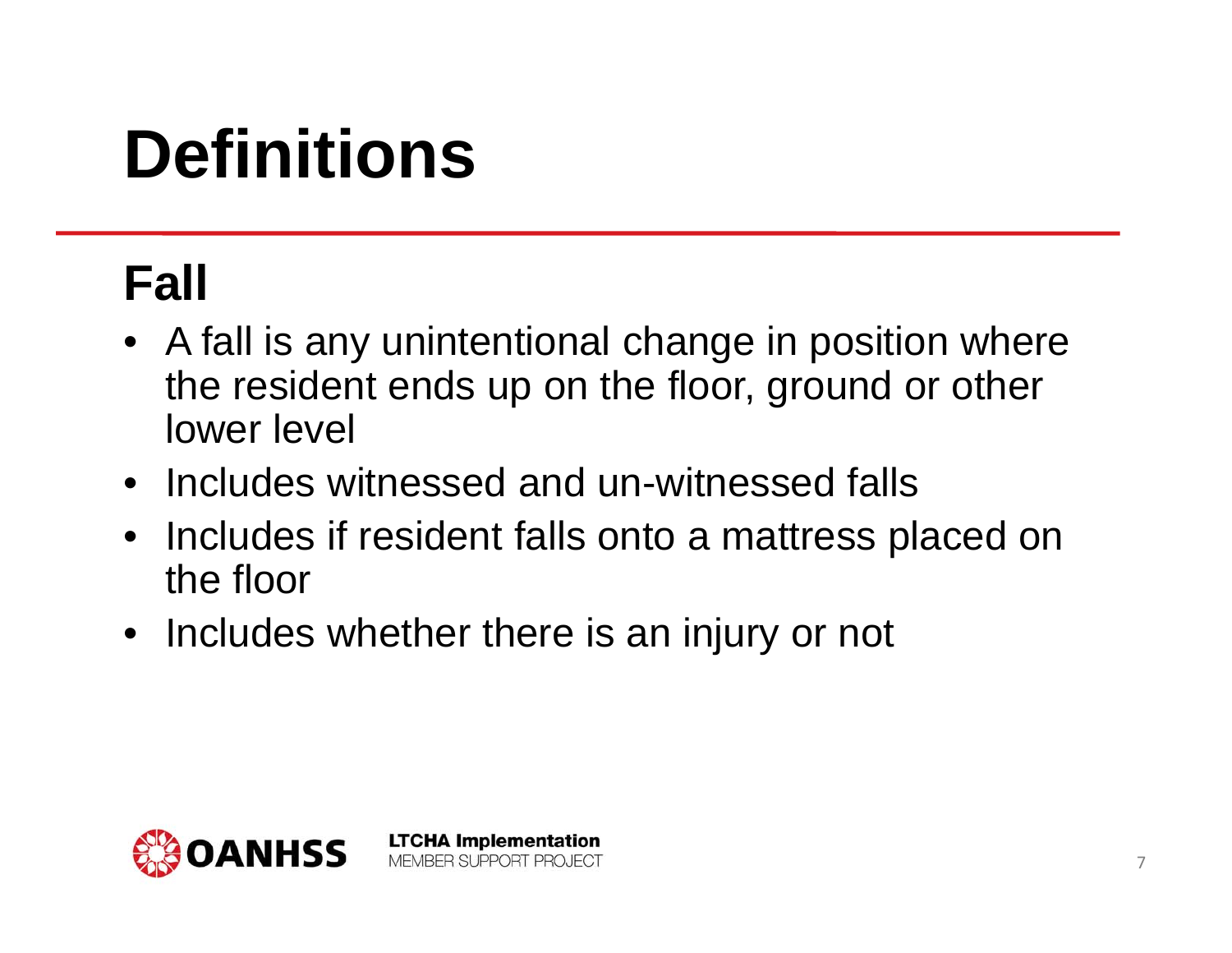### **Definitions...cont'd**

#### **Near Fall – Near Miss**

• Sudden loss of balance that does not result in a fall or other injury. For example, if a resident slips or trips but does not fall

### **Serious Injury**

- Fractures
- Lacerations requiring sutures
- Any injury requiring assessment in emergency or admission to the hospital

**LTCHA Implementation** 

MEMBER SUPPORT PROJECT

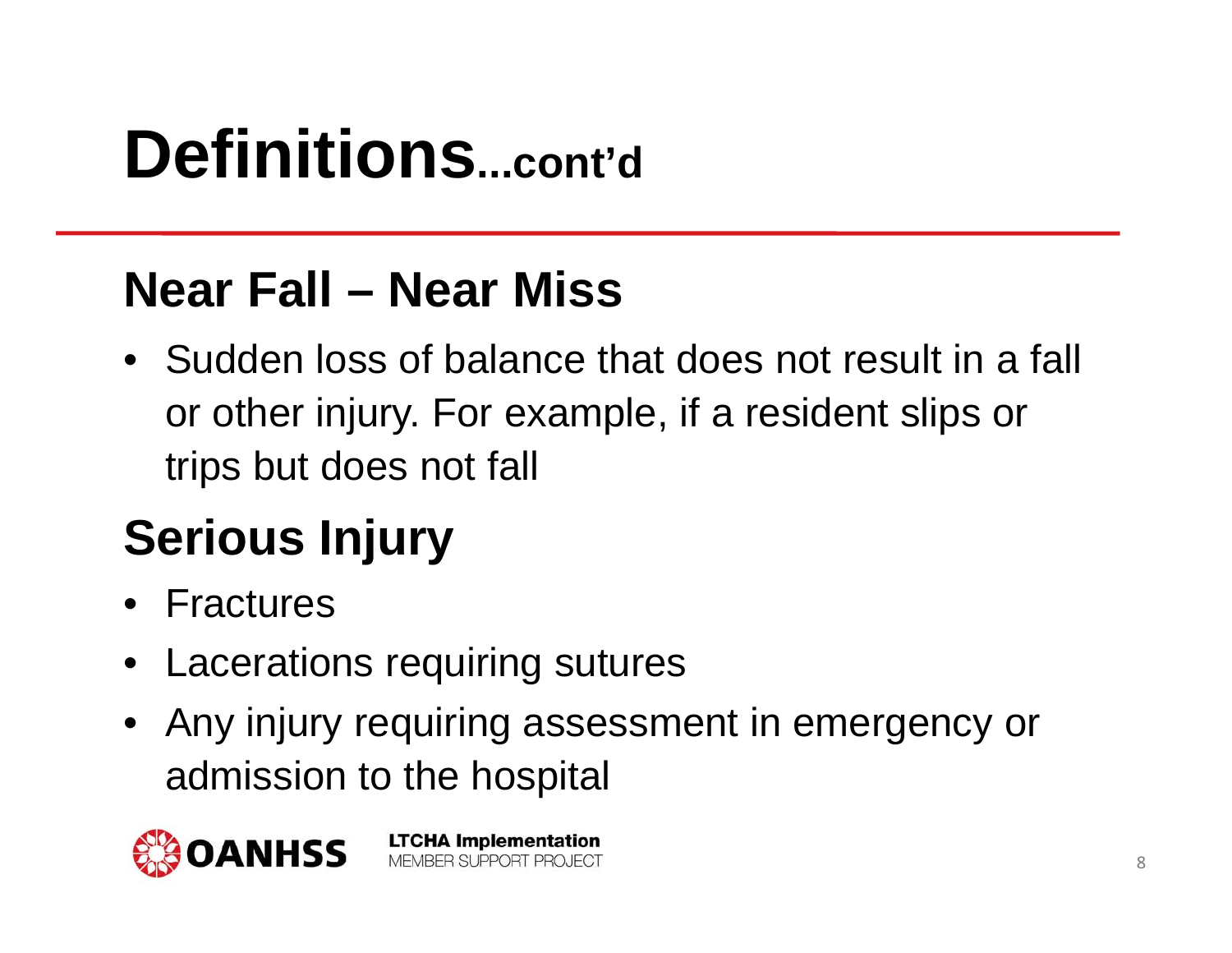### **Assessment**

| <b>Registered Staff:</b>                                                                                                                                                                                                                                                                                                                                                                                           | <b>Health Care Aide/Personal Support</b><br><b>Worker:</b>                                                                                                                                                                                                                                                                                                                                                                                           |
|--------------------------------------------------------------------------------------------------------------------------------------------------------------------------------------------------------------------------------------------------------------------------------------------------------------------------------------------------------------------------------------------------------------------|------------------------------------------------------------------------------------------------------------------------------------------------------------------------------------------------------------------------------------------------------------------------------------------------------------------------------------------------------------------------------------------------------------------------------------------------------|
| Assess residents using the Fall Risk<br>Assessment Tool (e.g. RAI-MDS 2.0)<br>Within 24 hours of admission<br>Quarterly (according to the RAI-<br>MDS 2.0 schedule)<br>Annually<br>Change in heath care status (e.g.<br>fall resulting in serious injury, more<br>than 2 falls in 72 hours, more than<br>3 falls in 3 months, more than 5<br>falls in 6 months)<br>Implement strategies to reduce risk<br>of falls | Observe and report any change in<br>health status such as drowsiness,<br>confusion, restlessness<br>Assist and report any resident who<br>appears unsteady<br>Report if the resident is having or<br>demonstrating behaviours that<br>indicate pain<br>Promote adequate fluid intake to<br>$\bullet$<br>avoid dehydration and confusion<br>Remember that a resident with a<br>Urinary Tract Infection may need<br>more frequent help to the bathroom |

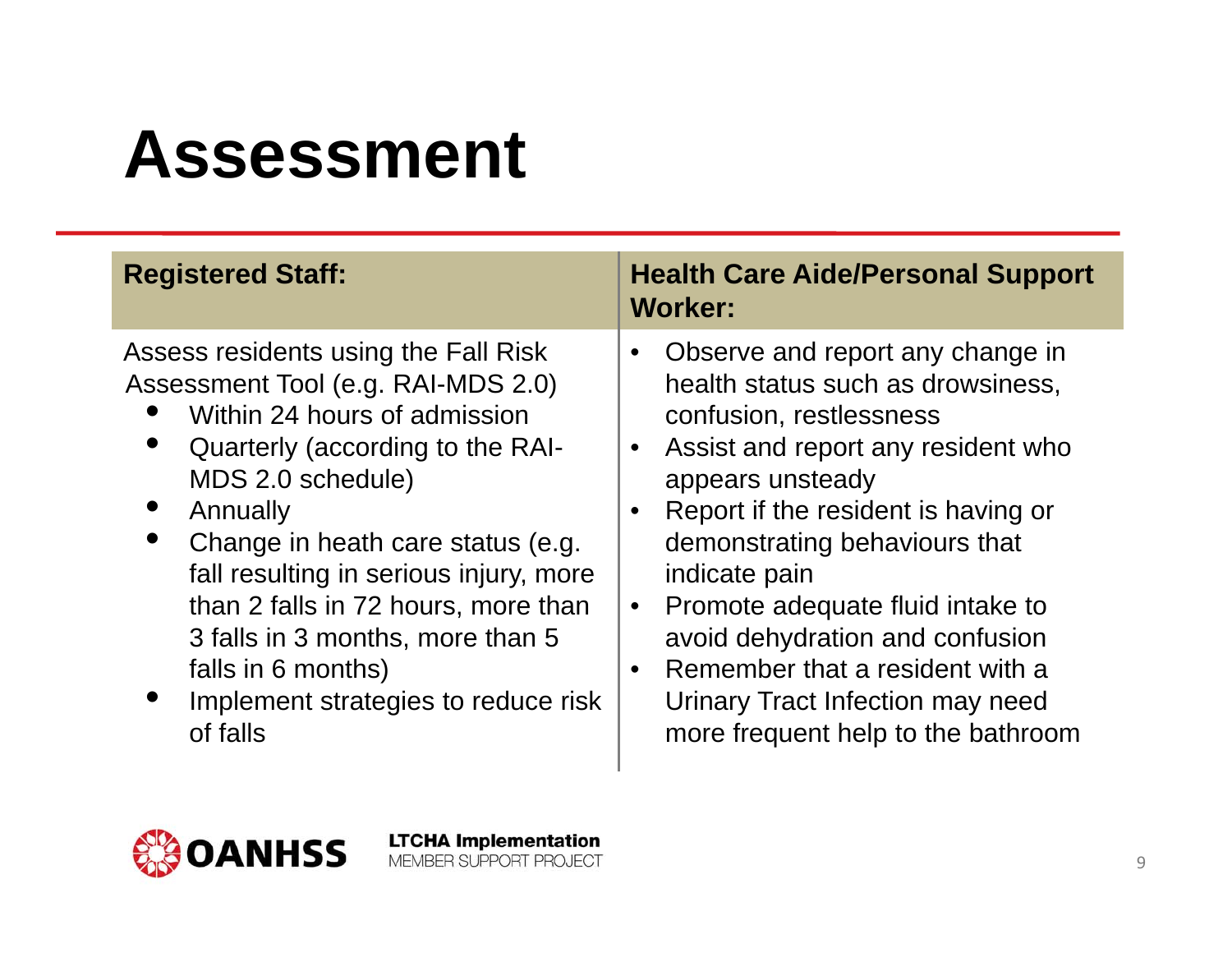### **Assessment...cont'd**

| <b>Physiotherapist:</b>                                                                                                                                                                                               | <b>Physician:</b>                                                                 |
|-----------------------------------------------------------------------------------------------------------------------------------------------------------------------------------------------------------------------|-----------------------------------------------------------------------------------|
| Review results of RAI- MDS 2.0 assessment as<br>appropriate<br>Assess residents identified as being high risk<br>for mobility and strength using the following<br>assessment tools. (e.g. Functional Reach Test)      | Conduct a medication review<br>$\bullet$<br>Consider bone supplement<br>$\bullet$ |
| Implement strategies based on the assessment<br>findings (e.g. gait/balance/transfer training)<br>Share strategies that can be used by the<br>interdisciplinary team<br>Arrange for appropriate supportive equipment, |                                                                                   |
| supplies, devices and assistive aids to prevent<br>falls<br>Arrange for participation in nursing<br>restorative/rehabilitation activities in<br>collaboration with nursing                                            |                                                                                   |

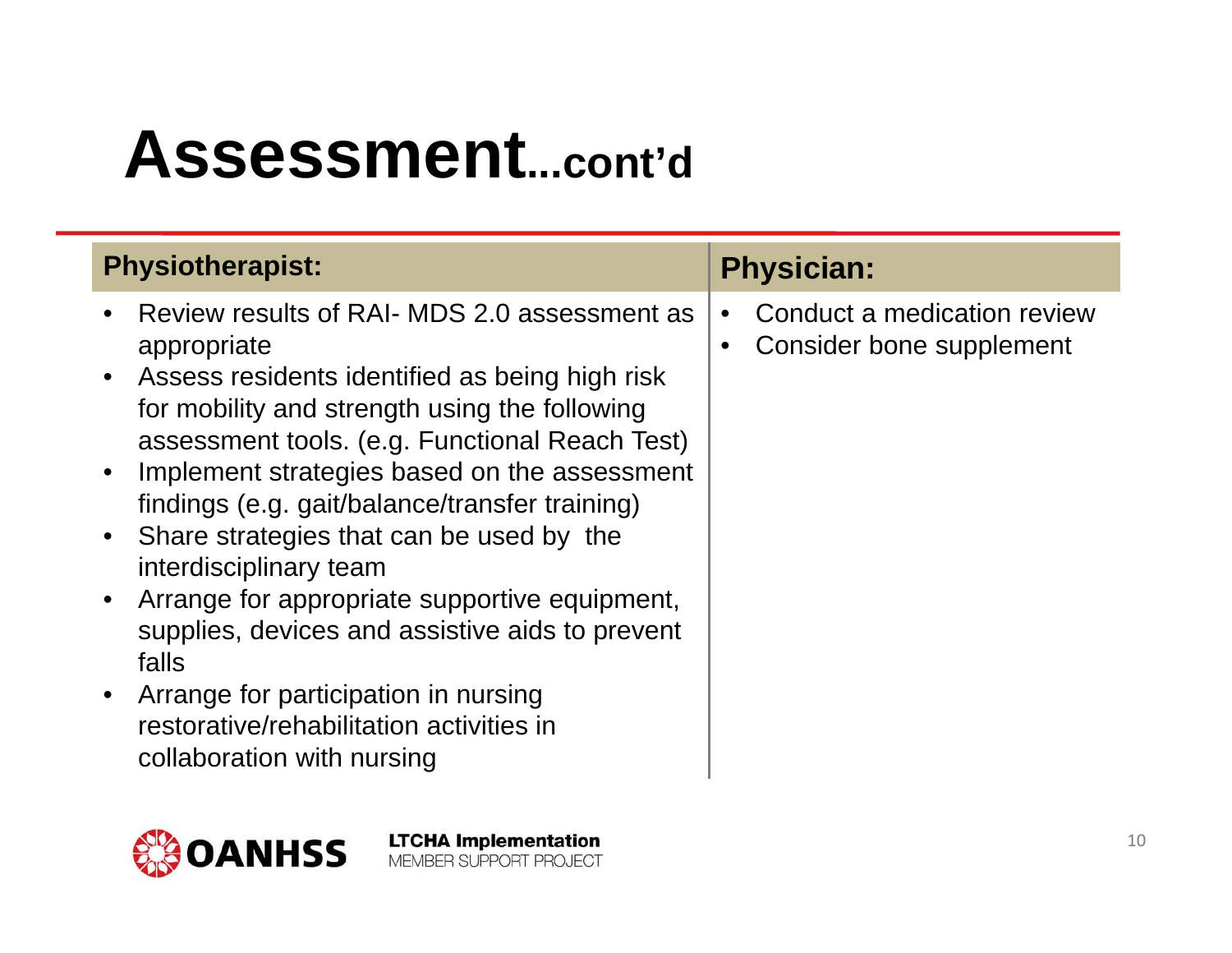### **Assessment...cont'd**

| <b>Activation/Recreation:</b> |
|-------------------------------|
|-------------------------------|

- •Assess activity patterns and pursuits
- • Engage the resident in supervised activities and nursing restorative/ rehabilitation activities in collaboration with nursing
- • Engage resident in a recreational programming: group or one-to-one programs
- • Assess need for, or consider referral to a one-to-one visiting volunteer

**LTCHA Implementation** MEMBER SUPPORT PROJECT

#### **Resident/POA/SDM:**

- $\bullet$  Ensure that resident has proper footwear (see Appendix C: Footwear Guidelines)
- $\bullet$  Ensure appropriate eye glasses/hearing aid
- $\bullet$  Provide a history outlining past falls, special needs, medications etc.

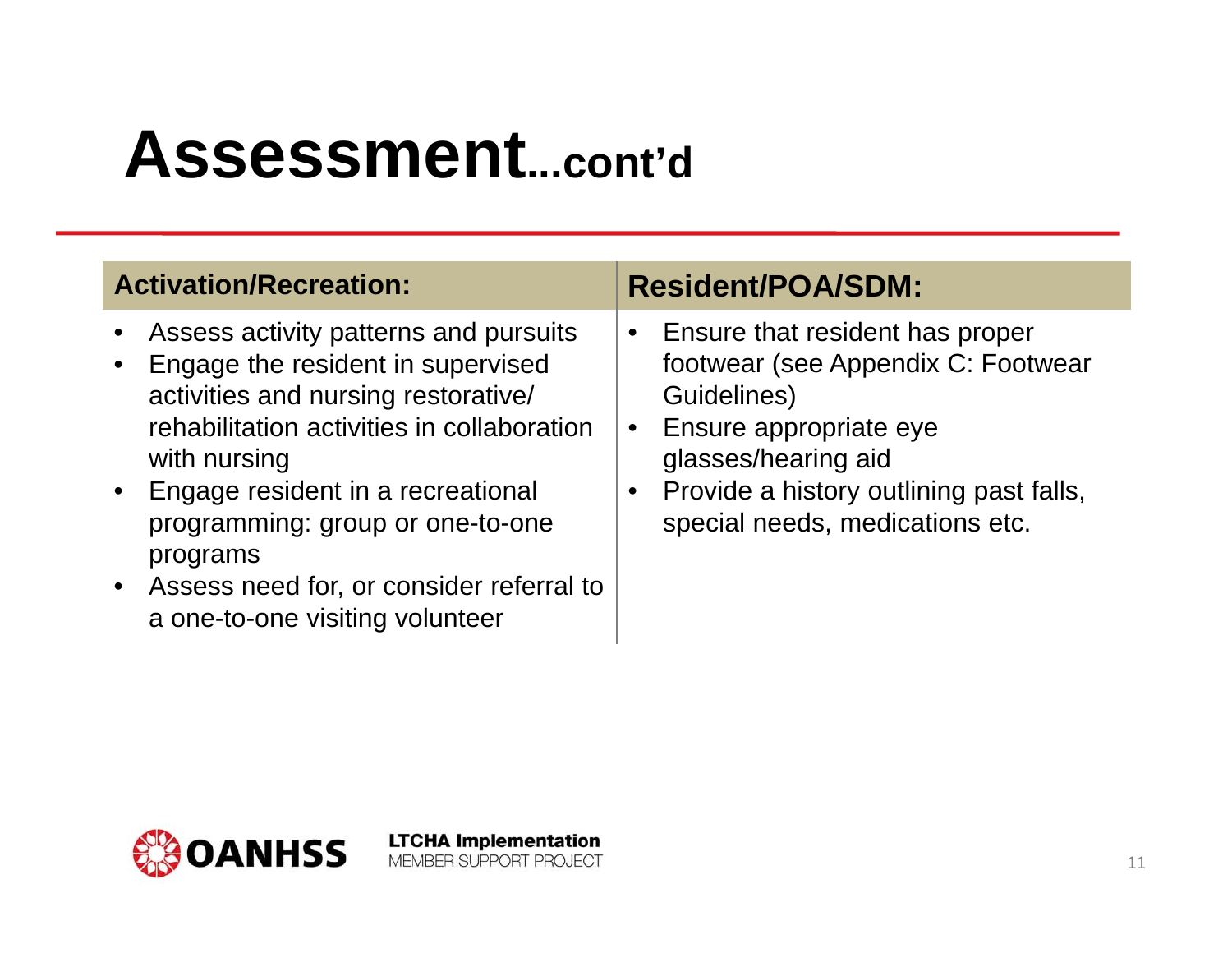### **Assessment...cont'd**

#### **Document and report risk for falls:**

- On RAI-MDS 2.0 assessment
- In care plan
- At inter-shift report what strategies are in place to minimize risk of falls?
- Among the interdisciplinary team

**LTCHA Implementation** MEMBER SUPPORT PROJECT

• At care conferences so families can support the strategies (e.g. footwear guidelines)

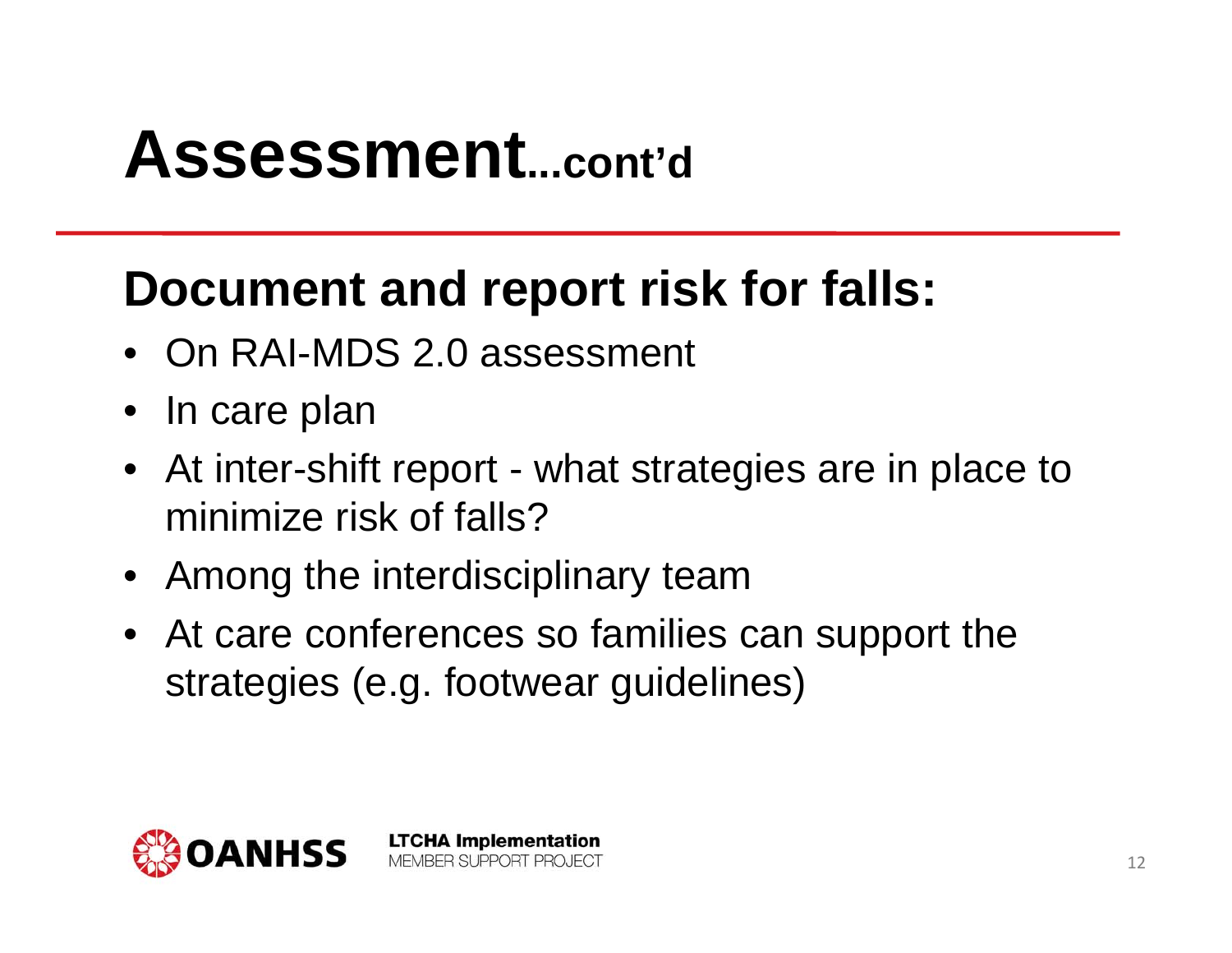# **Falls Prevention Strategies**

| <b>Level of Risk</b> | <b>Fall prevention strategies and safety checks</b>                                                                                                                                                                                                                                                                                                                                                                                                                                                                                                                                                                            |
|----------------------|--------------------------------------------------------------------------------------------------------------------------------------------------------------------------------------------------------------------------------------------------------------------------------------------------------------------------------------------------------------------------------------------------------------------------------------------------------------------------------------------------------------------------------------------------------------------------------------------------------------------------------|
| Low                  | <b>► Orientate resident to unit</b><br>► Keep commonly used items within reach<br><b>v</b> Set bed at lowest position<br>Clean glasses-hearing aid inserted<br>Lock wheel locks on chair and bed<br>$\leq$ Ensure call bell is attached<br>► Maintain an uncluttered environment<br>$\overline{\phantom{a}}$ Ensure the proper footwear<br>$\triangleright$ Ensure the Proper transfers<br>Provide mobility aids (as needed e.g. cane, walker)<br>$\overline{\phantom{a}}$ Ensure a toileting routine<br>► Provide family members/resident with Falling Star<br>brochure, foot care guidelines)<br>Ensure appropriate lighting |
|                      | <b>LTCHA Implementation</b><br><b>MEMBER SUPPORT PROJECT</b>                                                                                                                                                                                                                                                                                                                                                                                                                                                                                                                                                                   |

13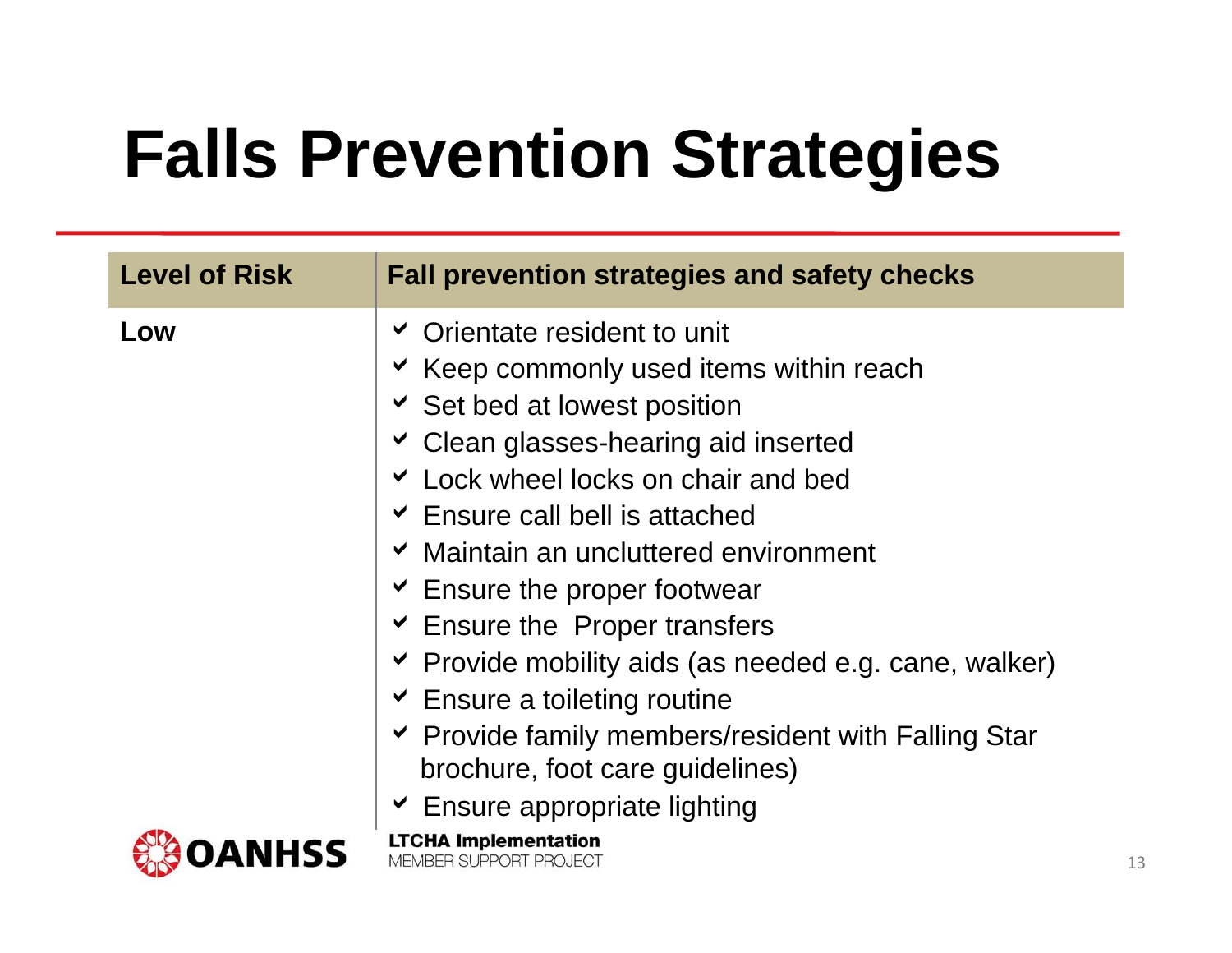### **Falls Prevention Strategies...cont'd**

| <b>Level of Risk</b> | <b>Fall prevention strategies and safety checks</b>              |  |
|----------------------|------------------------------------------------------------------|--|
| <b>High</b>          | All strategies listed for LOW risk PLUS:                         |  |
|                      | <b>► Communicate fall risk and strategies to all disciplines</b> |  |
|                      | ► Refer to PT for balance and strength assessments               |  |
|                      | ► Review need for hip protector, bedrail use                     |  |
|                      | Encourage resident to be involved in an exercise<br>program      |  |
|                      | ► Review medications for potential fall risk                     |  |
|                      | $\vee$ Bed check systems                                         |  |

**LTCHA Implementation** 

MEMBER SUPPORT PROJECT

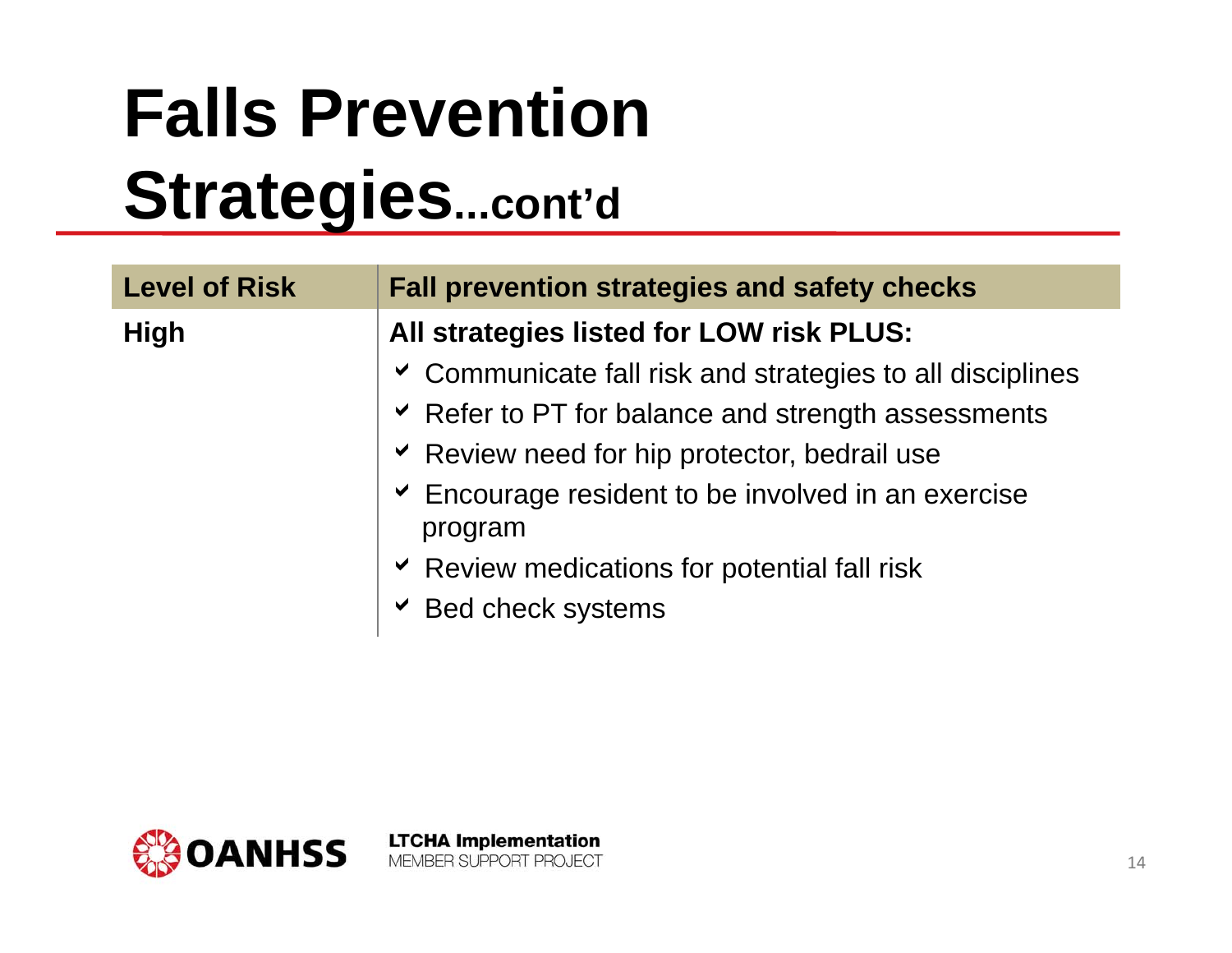### **Falls Prevention Strategies...cont'd**

### **Identify residents at High Risk:**

• On mobility aids, chart, memory box

- With Falling Star tag
- With Falling Leaf tag

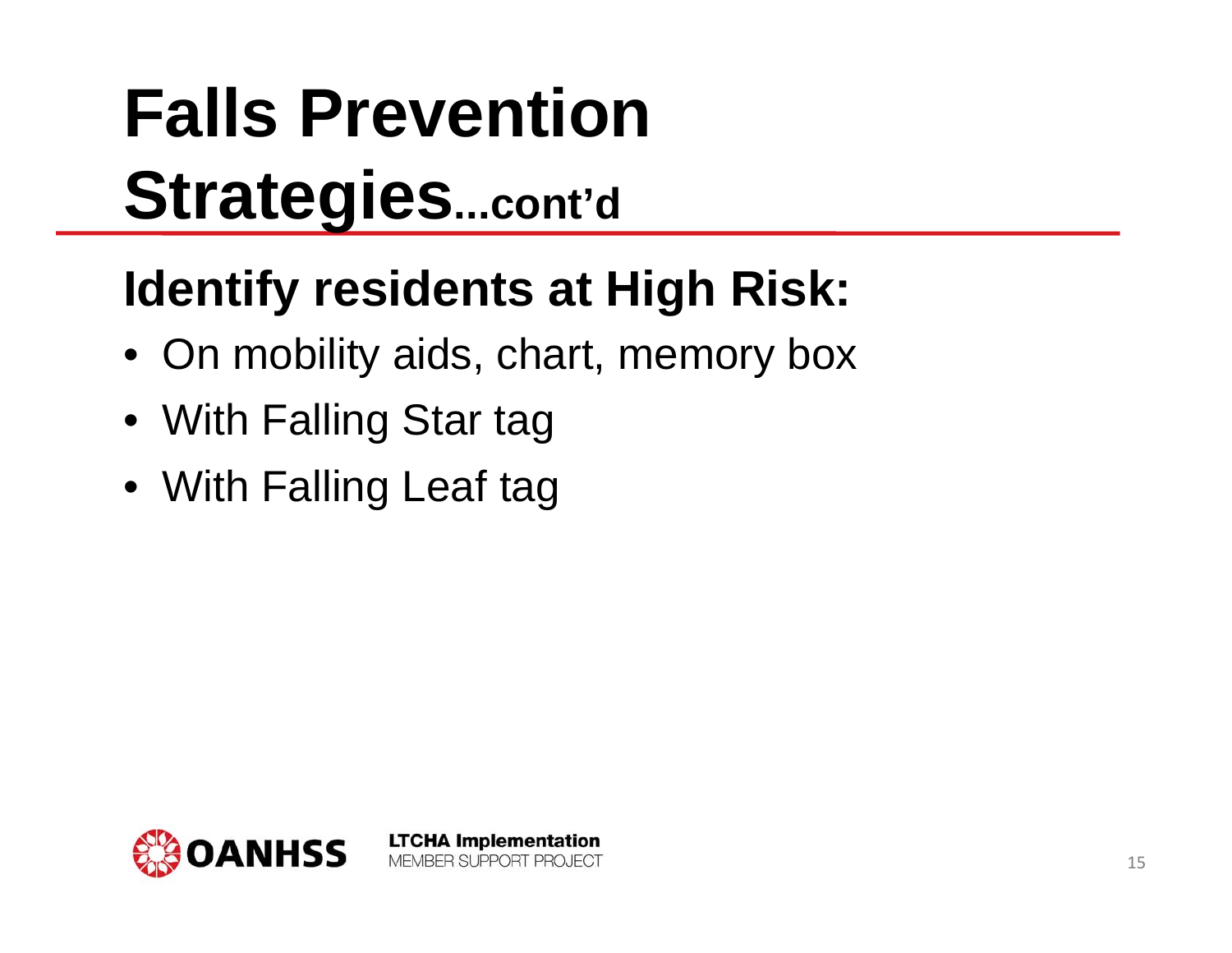### **Post Fall Assessment**

- Assess for any potential injury (Head to Toe Assessment)
- Assess the resident's level of consciousness (determine re transfer to ER)
- Do not move the resident until an appropriate action has been determined based on the assessment
- Ensure immediate treatment after the fall (e.g. first aid)
- Initiate Head Injury Routine for all unwitnessed falls & witnessed falls that have resulted in a possible head injury. For a possible head injury check vital signs every hour for 4 hours and then every four hours for 24 hours
- If the resident is on anticoagulant therapy monitor for 24 hours.
- Notify the attending Physician and the family or Substitute Decision Maker on the day of the fall



**LTCHA Implementation** MEMBER SUPPORT PROJECT

#### The Registered Staff will: **Health Care Aide/PSW will: Health Care Aide/PSW will:**

- Assist the Registered Staff as needed
- Observe the resident and physical environment and complete post-fall environmental screening tool (Appendix D)
- Transfer the resident once the assessment has been completed and to provide comfort to the resident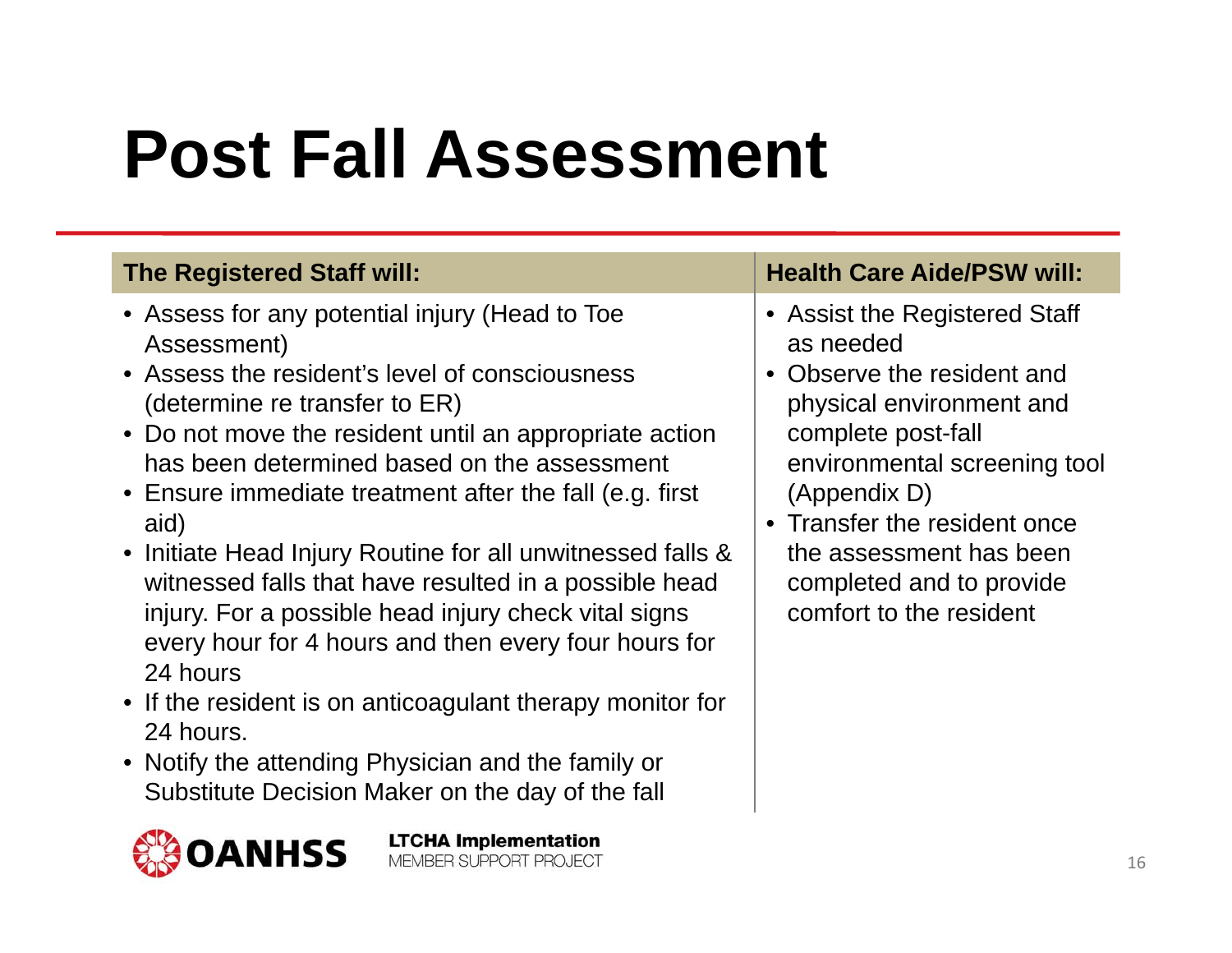### **Post Fall Assessment...cont'd**

**If no loss of consciousness, no head trauma, only minor hematomas and lacerations:**

| <b>Registered Staff will:</b>                                                                                                                                                                                                                                                                                                                                                                                                                                                                                | <b>Health Care Aide/PSW will:</b>                                                                                                                                                                                                   |
|--------------------------------------------------------------------------------------------------------------------------------------------------------------------------------------------------------------------------------------------------------------------------------------------------------------------------------------------------------------------------------------------------------------------------------------------------------------------------------------------------------------|-------------------------------------------------------------------------------------------------------------------------------------------------------------------------------------------------------------------------------------|
| • Check vital signs at time of fall and as<br>assessment warrants<br>• If diabetic, check blood glucose<br>• Anticoagulants, monitor 24hrs<br>• Observe for possible injuries not evident<br>at time of fall<br>• Observe for mental status changes<br>• Determine if restrictions to mobility appear<br>warranted<br>• Determine circumstances leading to fall<br>(cause of fall) and meet with inter-<br>disciplinary team to prevent reoccurrence<br>• Re-do Falls Assessment and Post Fall<br>Assessment | • Monitor the resident by doing<br>frequent safety checks<br>• Carry out interventions to prevent<br>reoccurrence of the fall (e.g.<br>toileting)<br>• Report any changes in the<br>resident's condition to the<br>registered staff |
|                                                                                                                                                                                                                                                                                                                                                                                                                                                                                                              |                                                                                                                                                                                                                                     |

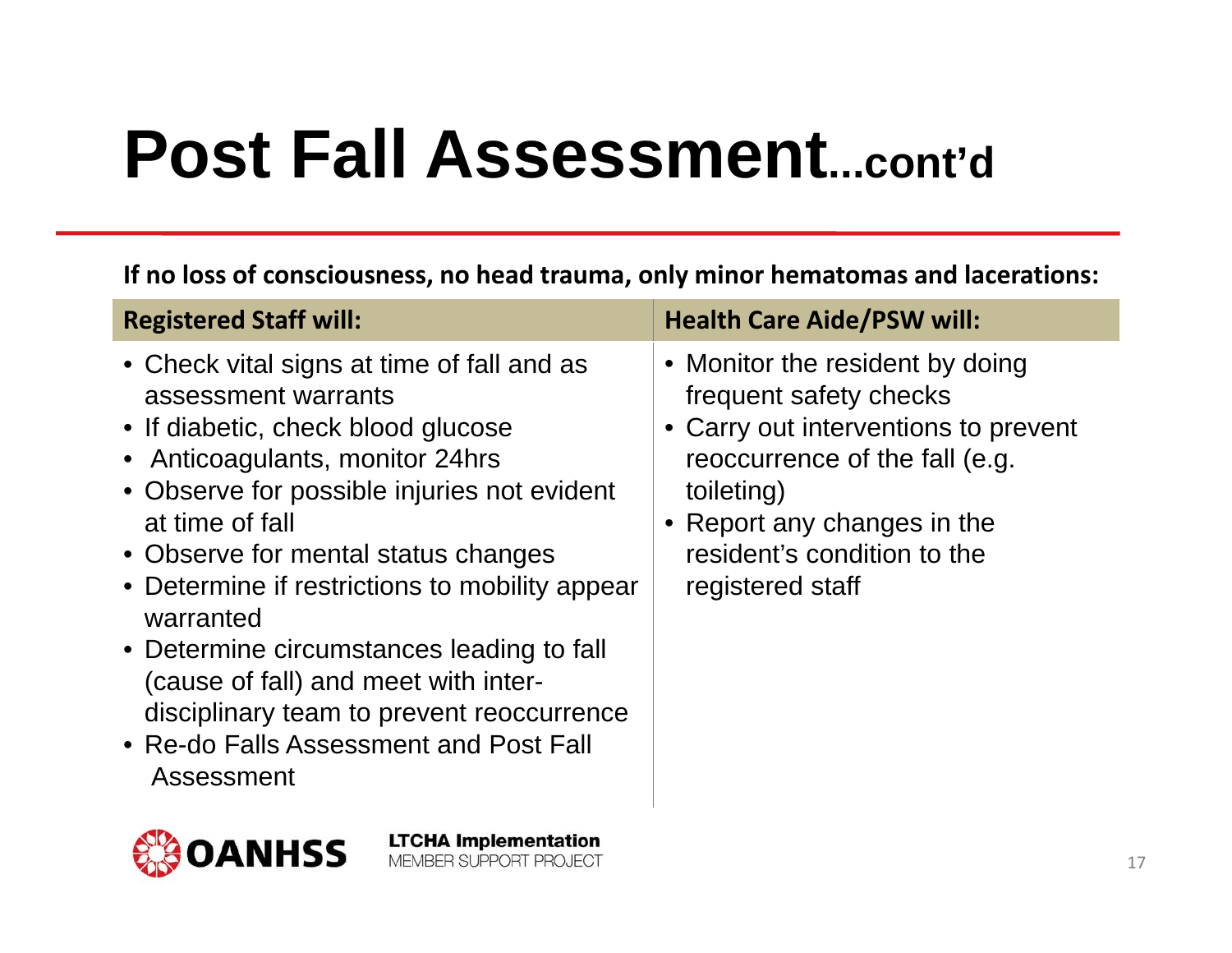### **Determine Cause of the Fall**

An inter-professional team will investigate the cause of the fall and refer to the appropriate team member for actions to prevent reoccurrence.

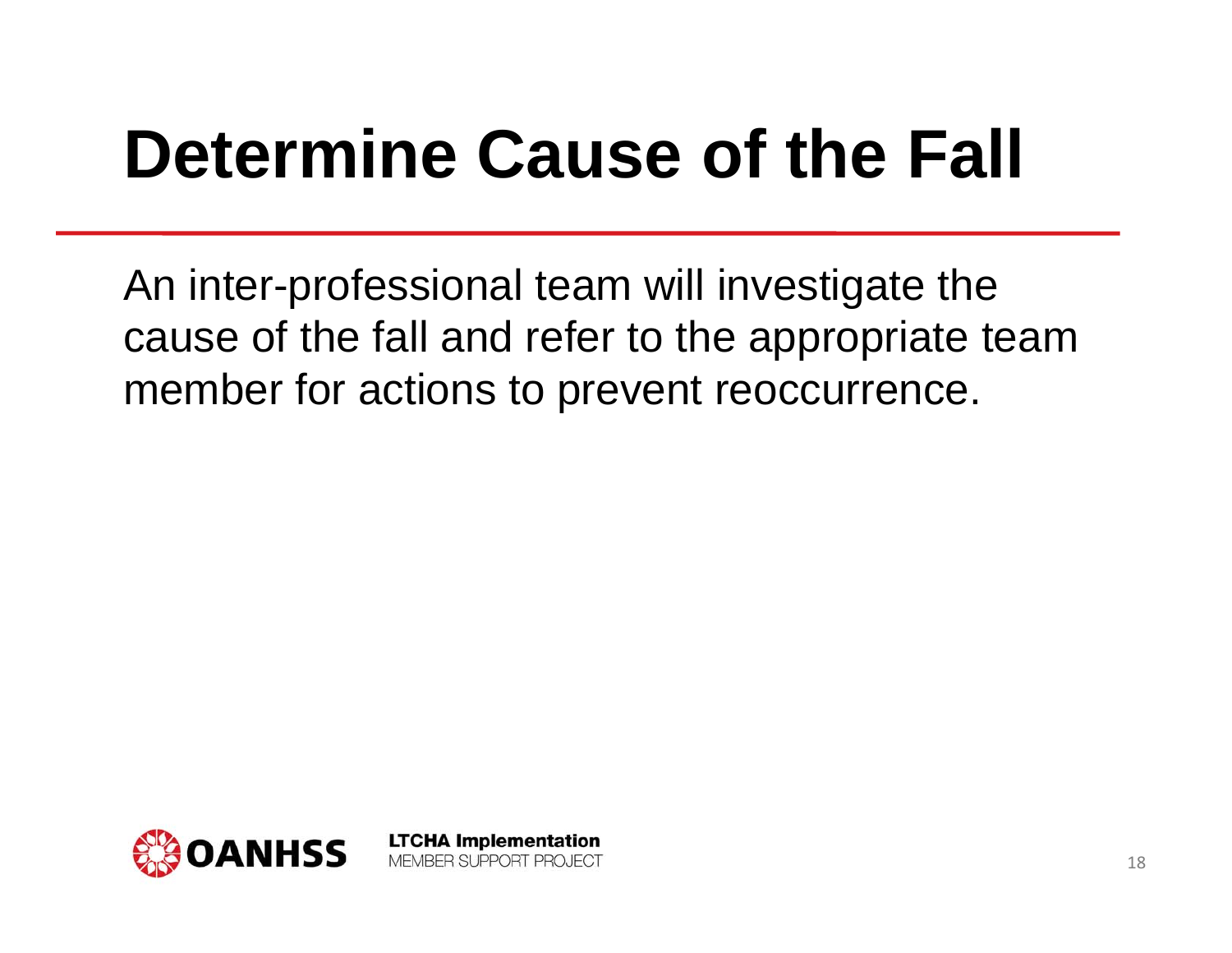# **Determine Cause of the Fall…cont'd**

MEMBER SUPPORT PROJECT

- •Inappropriate foot wear
- Unsafe transfer
- Dizziness
- Accidents
- Environment factors
- Wet floors
- Poor lighting
- Bed rails and improper bed height
- Blood pressure •**LTCHA Implementation**



• Sudden loss of consciousness

- Acute illness
- •Medication side effects
- Personal needs unmet (e.g. toileting)
- Equipment malfunction
- •Impaired vision
- $\bullet$ More….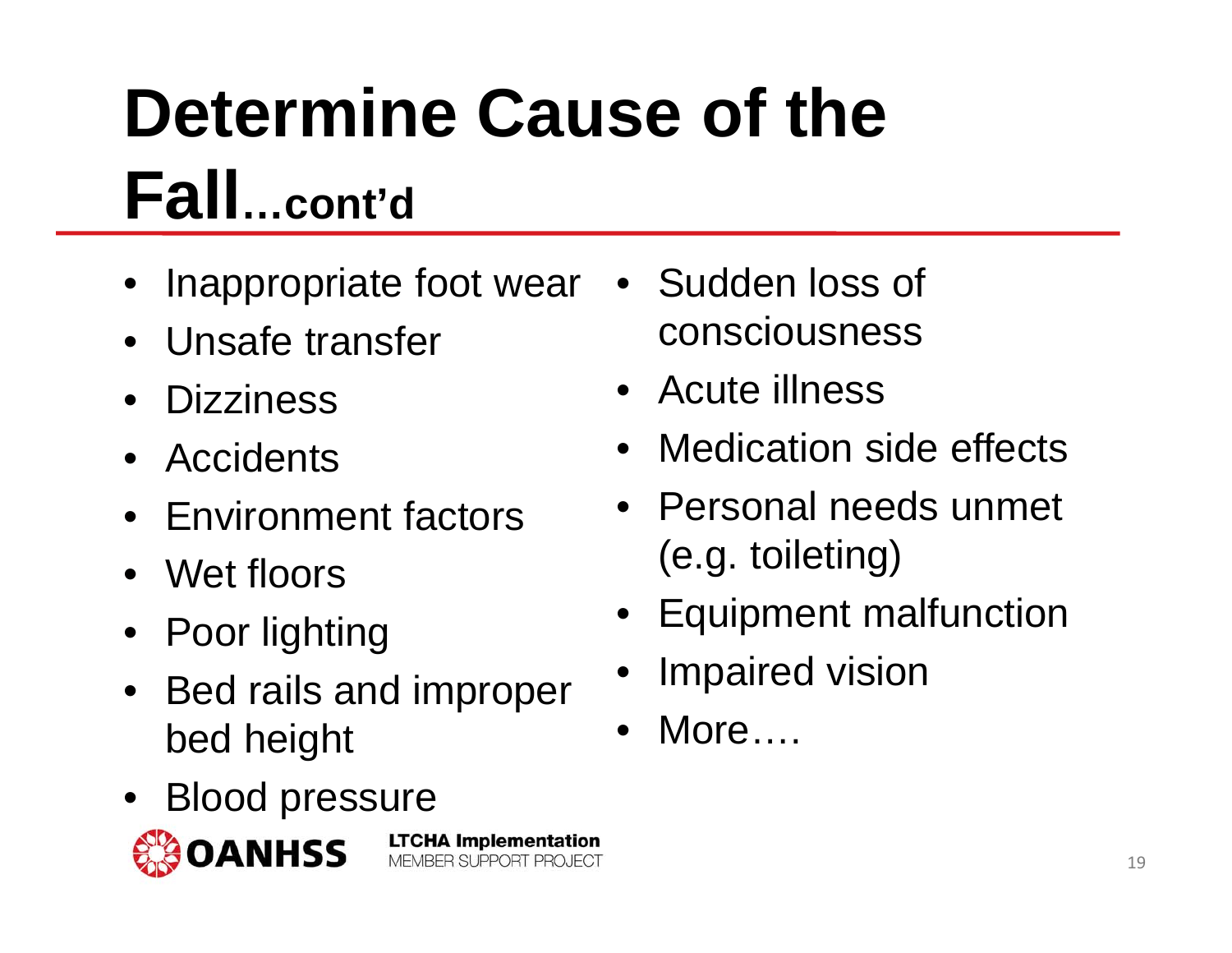### **When a Resident Falls - Documentation & Communication**

#### **Registered staff will document circumstances in residents' chart including:**

- $\bullet$ Time of discovery
- •Appearance of the resident at the time of discovery
- •Environmental factors at the time of discovery
- •Response to event
- $\bullet$ Evidence of injury
- $\bullet$ Location of the fall (e.g. bathroom, resident's room)

**LTCHA Implementation** MEMBER SUPPORT PROJECT

- $\bullet$ Physician notification and response
- •Family/SDM notification and response
- $\bullet$ Medical/nursing actions

#### **Complete the Incident Report**

If the resident has been sent to hospital, complete an unusual occurrence form/critical incident report



20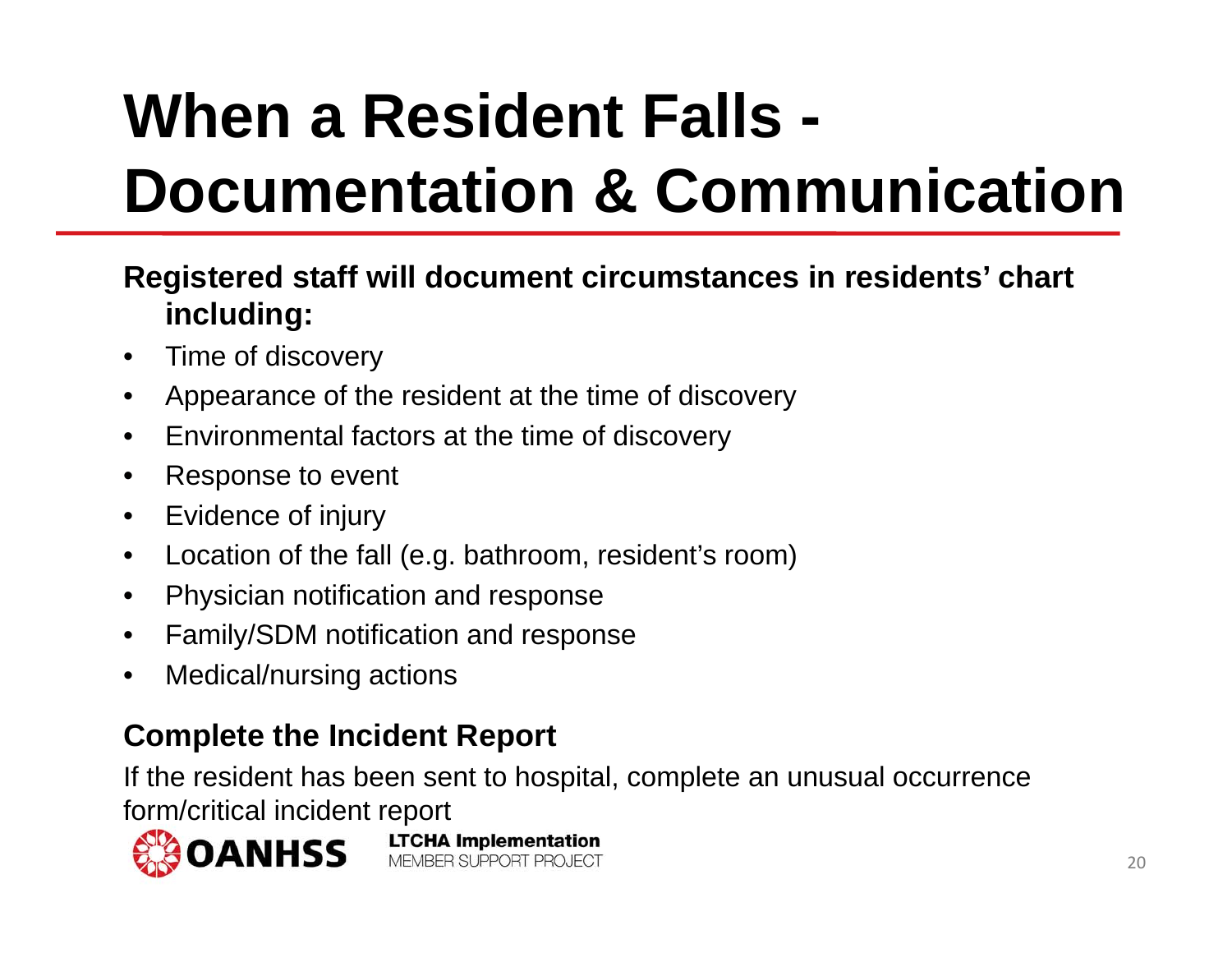### **When a Resident Falls - Documentation & Communication**

- Notify the family/POA/SDM
- Review fall prevention interventions and modify plan of care as indicated
- Communicate to all shifts: that the resident has fallen and is at risk to fall again; what the interventions are to prevent reoccurrence; and emphasize continued follow-up from shift to shift
- Complete documentation according to guidelines

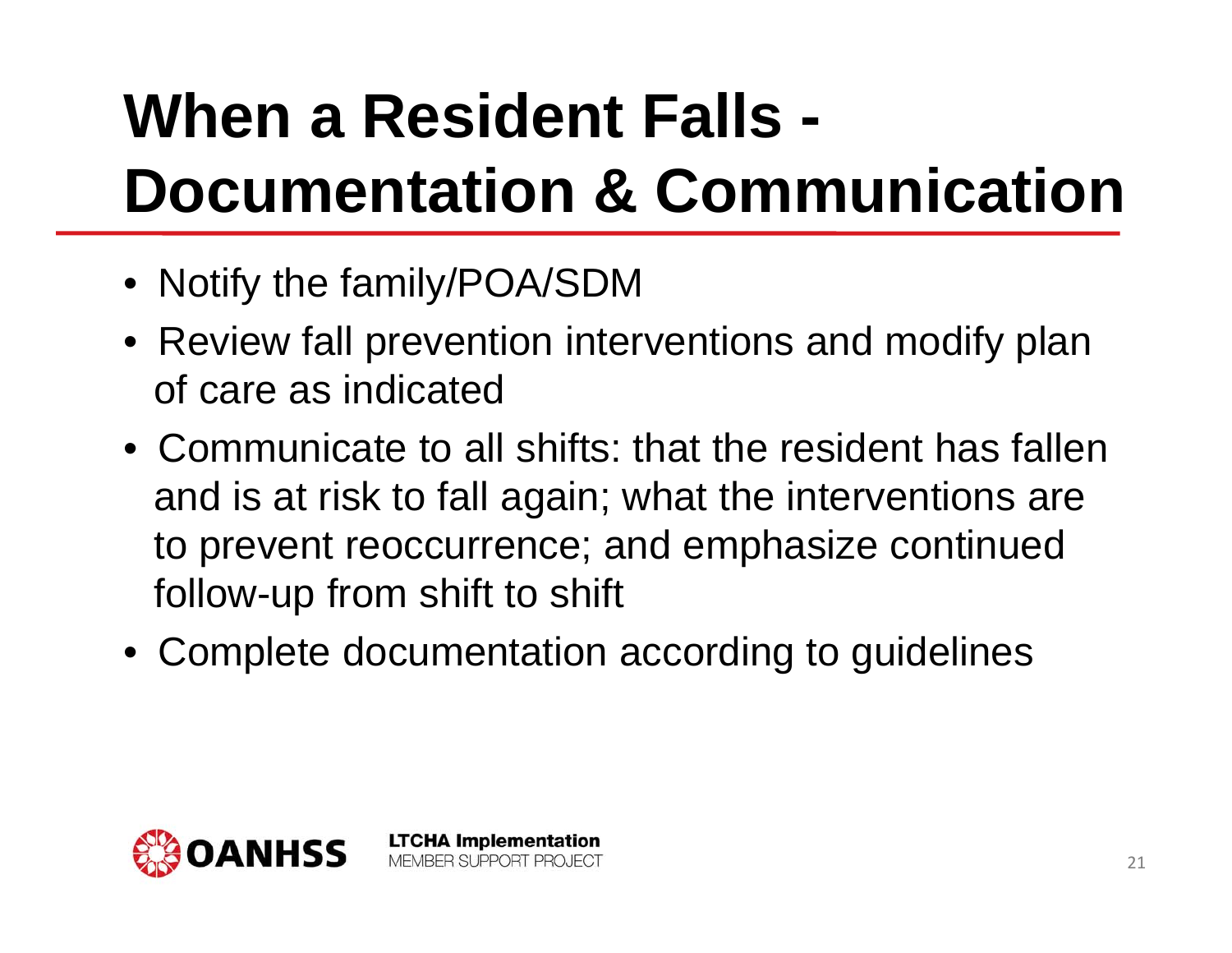### **When a Resident Falls - Documentation & Communication**

#### **Care Plan:**

- Review if one or more of the major risk factors listed on the RAP are present (e.g. psychotropic drug use, previous falls, dizziness)
- Falls RAP (1 of 5 Wandering, previous falls, psychotropic drugs, dizziness, restraints)
- Multiple falls (refer to the MDS, reports of the family, incident reports)
- Internal risk factors identify
- External risk factors identify
- •Appliances & devices
- •Environmental/situational devices

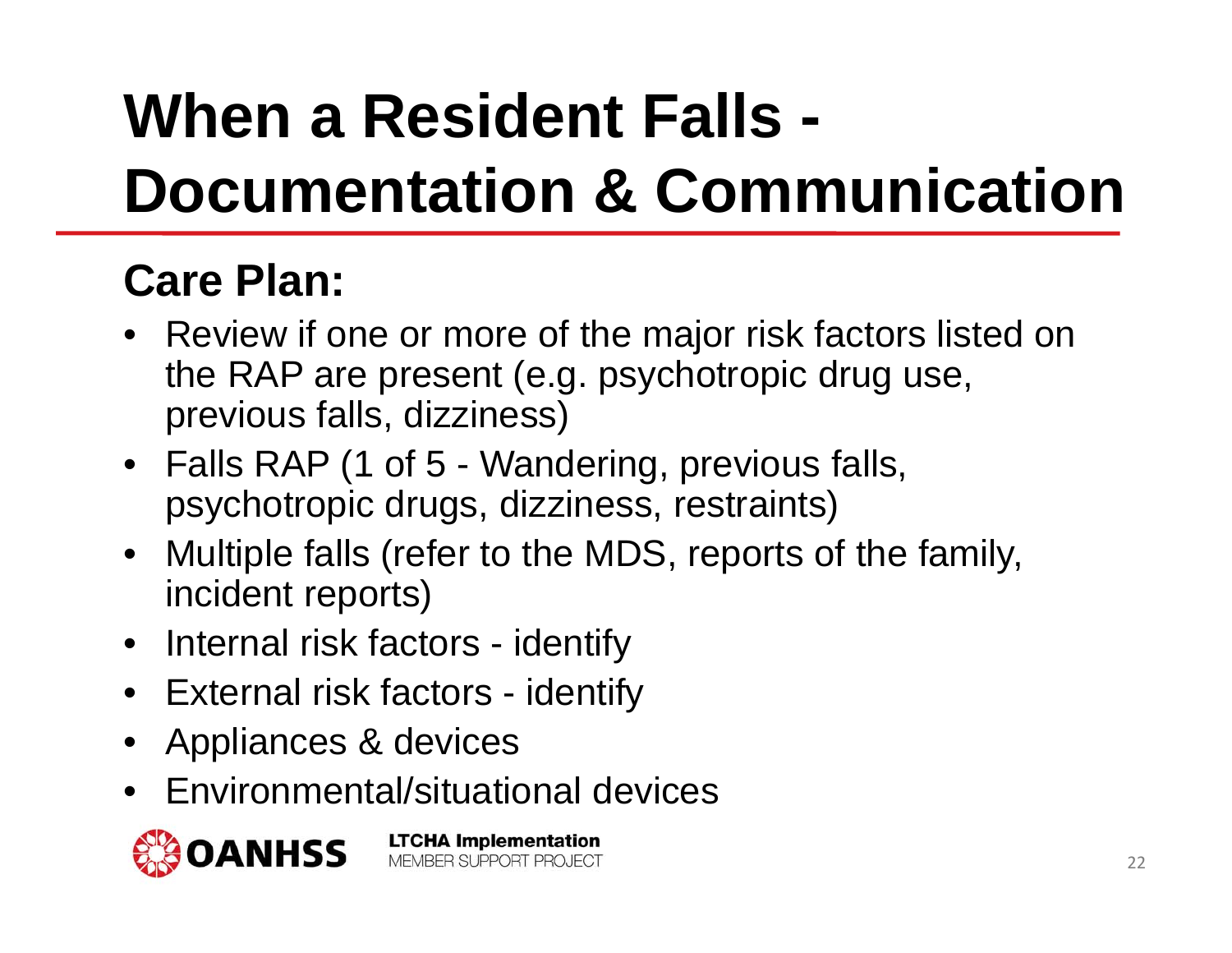### **Strategies to Prevent Reoccurrence**

- Try small changes (one at a time) to determine what works to reduce falls (e.g. quality improvement methodology, Plan, Do, Study, Act)
- Ensure that appropriate interventions have been taken (e.g. low bed, uncluttered room, rest periods in the afternoon) and that the interdisciplinary team is aware
- *Challenge:* Residents may choose to live at risk and maintain their independence. We need to try to work with them to prevent serious injuries from falls

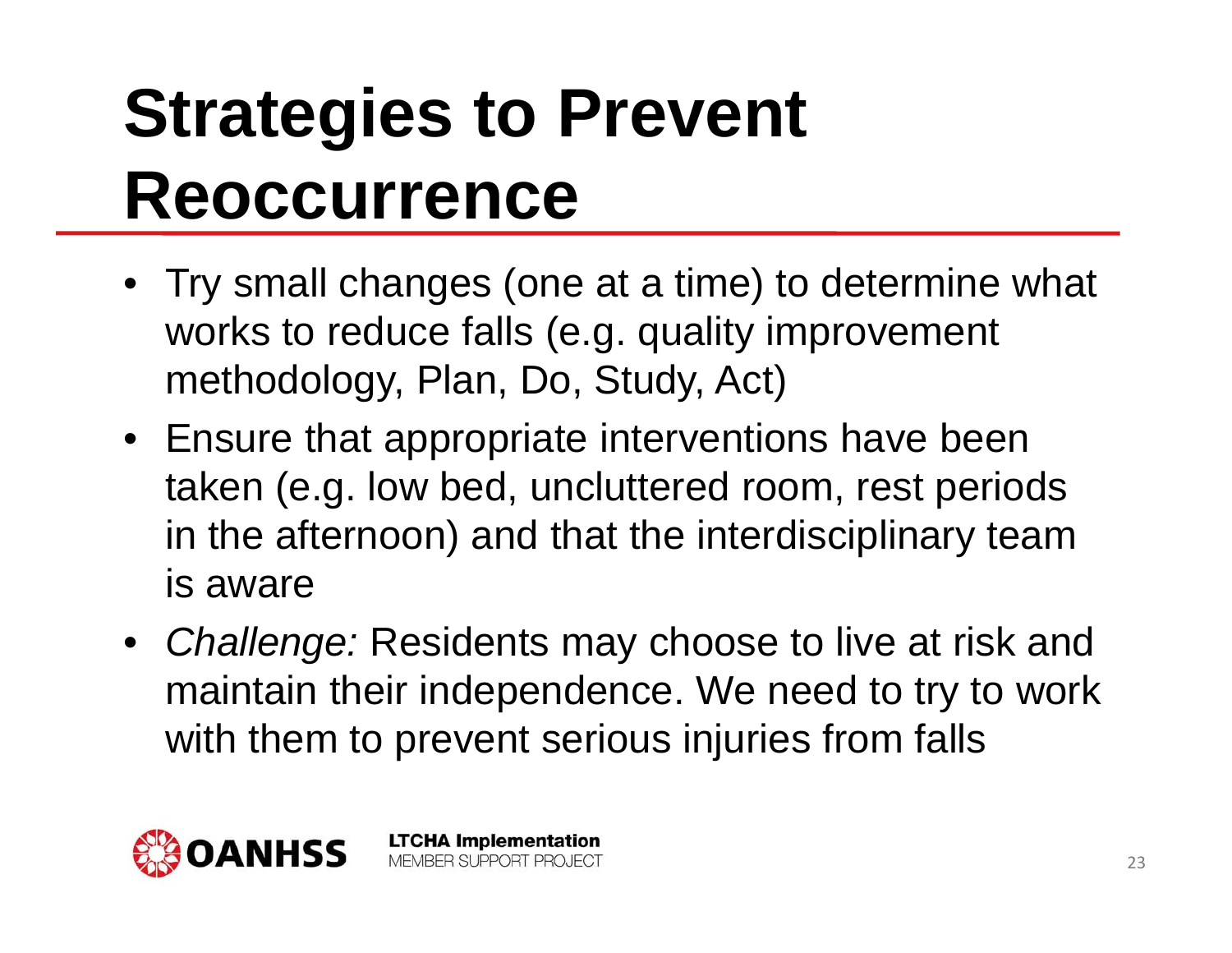### **Strategies to Prevent Reoccurrence...cont'd**

#### **What We Will Measure…The Small Picture**

- Details regarding residents who are falling (QI data from Point Click Care, Medi-Care and internal tracking systems)
- Registered Staff will recognize trends with individual residents and initiate an interdisciplinary discussion regarding possible interventions. (e.g. Mrs. Smith is falling in the bathroom between 0600 and 0730 – has had 5 falls in the last month-change care plan and communicate to toilet her at 0600 hrs)
- Did the strategy work? Try something else if change did not result in an improvement

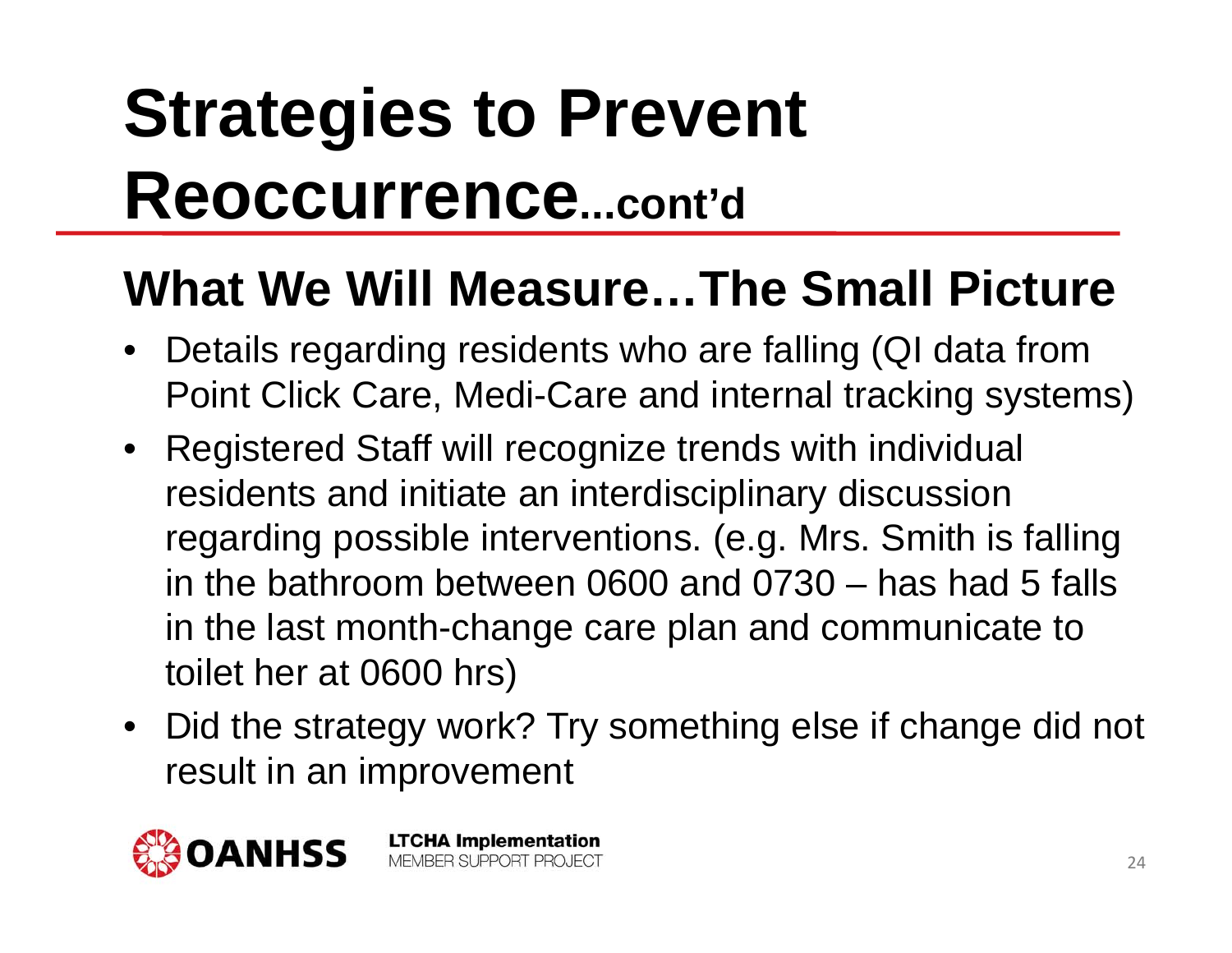### **Strategies to Prevent Reoccurrence...cont'd**

#### **What We Will Measure…The Big Picture**

- Prevalence of falls
- Serious injuries arising from falls
- Restraint Utilization Rate
- Physiotherapy/Nursing Restorative Data (e.g.# of residents who have fallen that are participating in an exercise program, residents whose function has improved due to physiotherapy or nursing restorative programs)